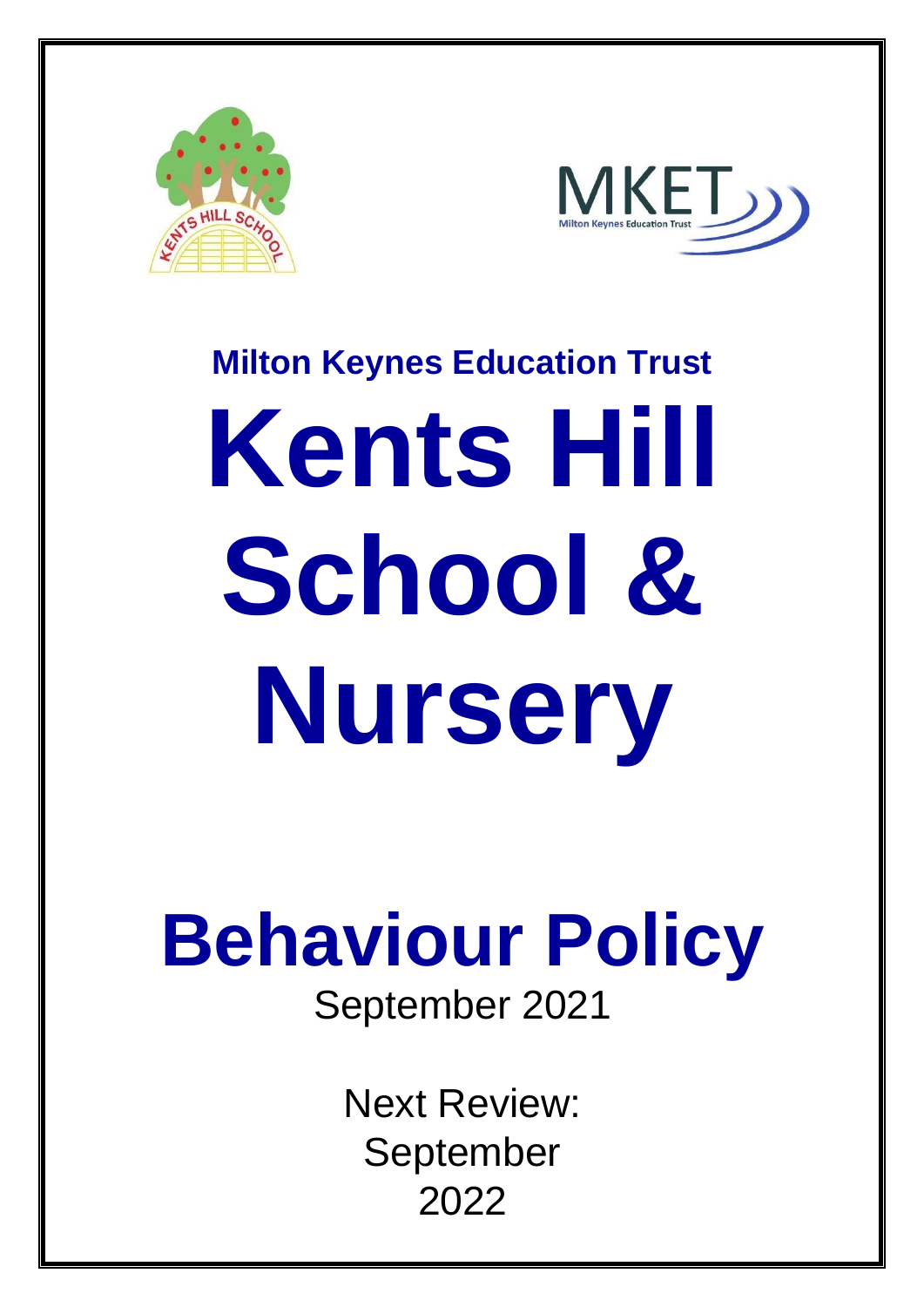### **1. Values**

- To support everyone's learning journey, encouraging excellence, with determination and courage, in a safe and friendly environment.
- To provide an exciting and stimulating environment in which everyone will gain confidence, independence and a sense of responsibility.
- To deliver opportunities for everyone to acquire and apply knowledge and skills, preparing them for the future challenges of our ever-changing world.
- To build an outstanding community based on kindness, honesty and respect for ourselves and each other.

### **2. Aims**

Through this policy we aim to promote:

- A happy, welcoming and caring ethos; building positive partnerships to enhance everyone's capacity to learn.
- An inclusive curriculum that is creative, innovative and challenging; inspiring children to explore, learn and grow.
- High quality teaching which ensures high standards of achievement; enabling all children to achieve their best.
- Opportunities to develop skills, knowledge and an understanding of the world, needed throughout our everyday lives.
- A safe and secure environment; fostering a sense of family and community
- A diverse school community; developing independent learners with a strong sense of pride in everything they do.
- Adopt the Principles of Restorative Practice; placing positive relationships at the heart of everything we do.

### **3. Roles and Responsibilities**

The behaviour of the adults in our school influences the behaviour of the children. It is therefore vital that we all understand our role in this important policy.

### **3.1 The Governing Body:**

is encouraged to take an active interest in promoting, monitoring and reviewing the school policy. Governors are actively encouraged to visit the school regularly to observe and support the management of behaviour in school, acknowledging the success of the children.

### **3.2 The Headteacher:**

has the responsibility to manage personnel, the budget, training needs and the school building in such a way as to promote a positive, encouraging, caring and motivating environment.

### **3.3 The teachers:**

are the main instigators of good behaviour in the classroom and around the school. They are responsible for promoting good behaviour by praise and rewards and are expected to deal with unacceptable behaviour quickly and calmly, avoiding reinforcing attention-seeking and aggressive behaviour. A raised voice should only be used in extreme circumstances, and usually when a child's safety is immediately at risk. They should plan and organise stimulating lessons that match the needs of all children and deliver these using clear instructions. Communication with parents is essential to building positive relations and to support children in their self-management of behaviour. Teachers will share exemplary, as well as concerning behaviour with parents.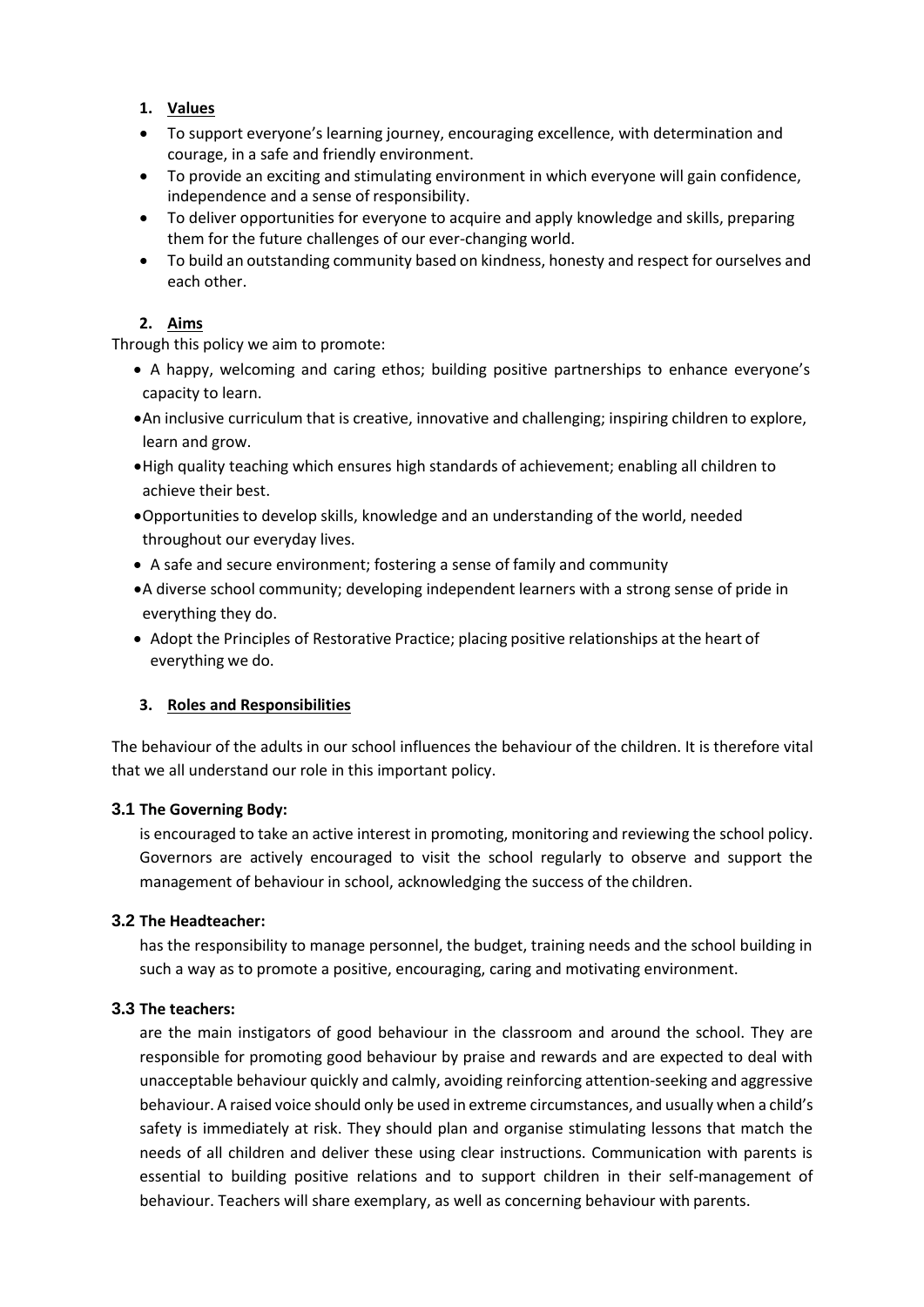### **3.4 The support staff:**

are expected to encourage good behaviour throughout the school and to support teachers in the implementation of the policy. Support staff will have the same calm voices with children and will communicate with parents where possible.

### **3.5 The parents:**

are encouraged to expect good behaviour from their children and are asked to sign a home-school agreement once they have discussed it with their child. They will be made aware of the policy on their child's admission and what their role is in its successful implementation. Parents are requested to support the school's policy in relation to their child.

### **3.6 The children:**

are expected to follow the Schools expectations at all times and be prepared to accept the consequences for not doing so, to act in an orderly considerate, respectful and polite way at all times, to take part in activities to the best of their ability and be invited to comment upon aspects of behaviour through the school council.

All those implementing this policy should treat pupils fairly and with respect. The children are the responsibility of us all – **to ignore unacceptable behaviour is to condone it.**

### **4. Promoting Positive Behaviour**

4.1 The consistent example, and high expectations, set by all parents and staff is key to outstanding pupil behaviour. Therefore, whilst the following expectations apply directly to children, it is clear that as adults we should be setting the example for them to follow. We expect all adults in school to reinforce these expectations by drawing attention to them – ideally rewarding children for achieving them.

### **4.2 Kents Hill Rules:**

At Kents Hill School, we have a set of School Rules which determine appropriate behaviour within the classroom, school building and playground which also covers lunchtime. These rules are reviewed regularly in class and assemblies, particularly at the beginning of each academic year, and are displayed in each classroom.

Our Whole School Rules (Reception to Year 2) are:

- We use kind hands, kind feet and kind words.
- We always try to do our best at learning and play.
- We look after our school and everything in it.
- We speak and listen at the right times and stop to listen when we are asked
- We always walk in school.

Nursery Golden Rules are: Kind hands, Kind feet, Kind words.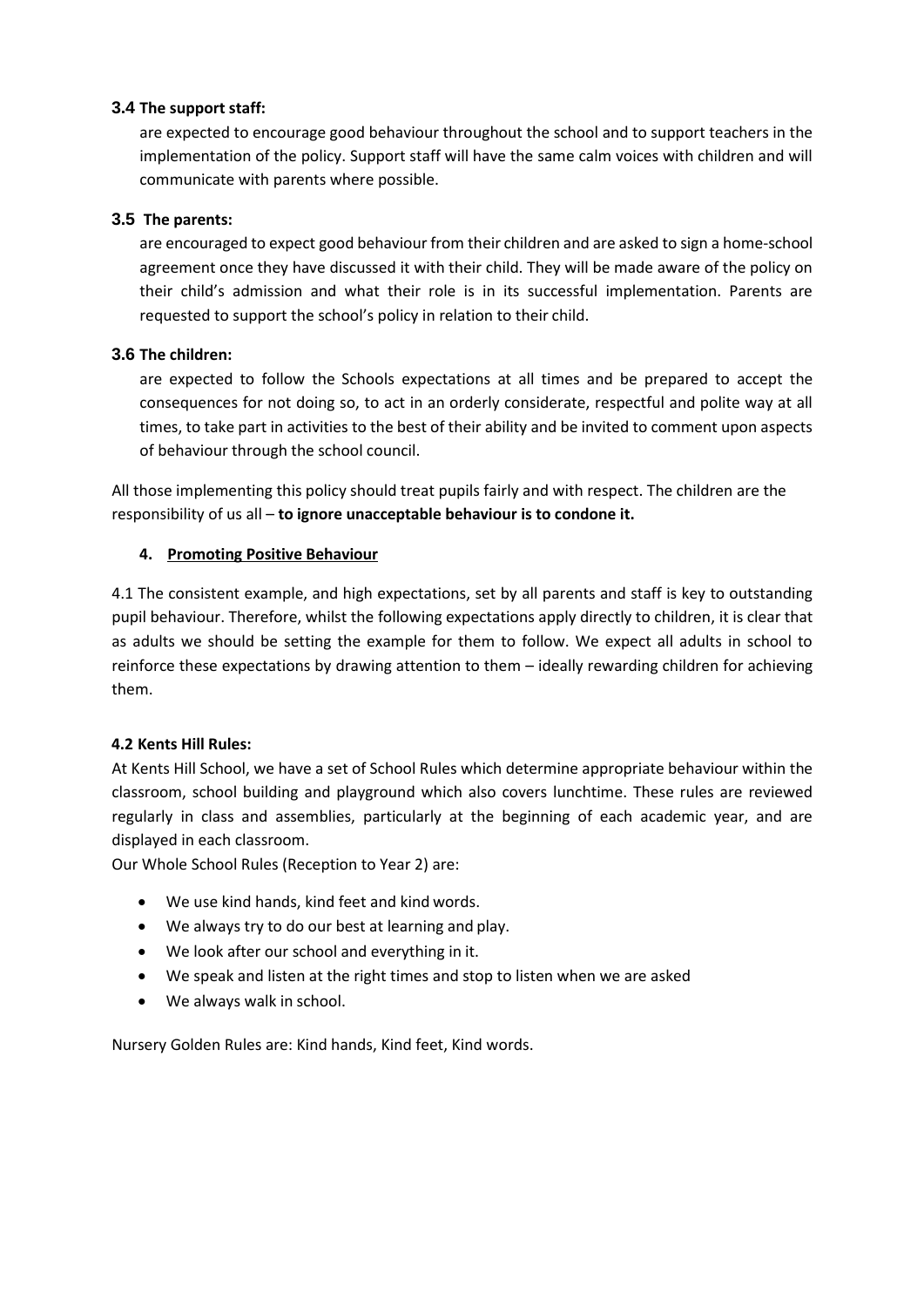### **4.3 Classroom Management**

At the beginning of the academic year, each class will determine and agree their own set of class rules, appropriate to their needs, which everyone in the class will sign up to. Non-negotiable rights are the basis of a classroom agreement: the right to be treated with respect; the right to be safe; the right to learn; the right to be listened to; and the right to be an individual. Once agreed, the class rules will be displayed clearly, referred to often and reviewed regularly.

### **4.4 Movement around the school**

Children are expected to:

- Walk quietly
- Not disturb other children or adults
- Leave cloakroom areas tidy
- Wait for adults to go through doorways, or to say "excuse me" and "thank you"
- Enter and leave the hall (for assembly) quietly

### **4.5 Playground**

Children are expected to:

- Remain outside unless they have a specific reason/task from a member of staff *(and, therefore, are being supervised by that person)*
- Play games which avoid play fighting, lifting and carrying
- Walk back into school at the end of playtimes when asked to by the adults in charge

See also 7.9 Playground Procedure

### **4.6 Lunchtime – Eating in the hall**

Children are expected to:

- Quietly enter the hall
- Sit down when eating
- Talk only to people on their table using a quiet voice
- Put up their hands if they require help from an adult
- Check with adult before leaving dining area

### **5. Restorative Principles**

5.1 Restorative Principles in Practice at Kents Hill School aims to provide a variety of planned opportunities, which may include check-in and check-out circles and other discussion opportunities, which develop attitudes and skills of children:

- As individuals,
- As members of a community within school,
- As members of the wider community.

It helps pupils understand and be able to apply the core values that underpin our whole school aims. At times it will be necessary to highlight areas of concern relating to relationships or behaviour issues within school in a circle. Circles may be used as a democratic setting for sharing problems and finding a solution or for the teaching of core skills and abilities from the values and PSHE (incl. SEAL) curriculum. Our PSHE and Well-being curriculum (Jigsaw) will enable us to cover many of these issues.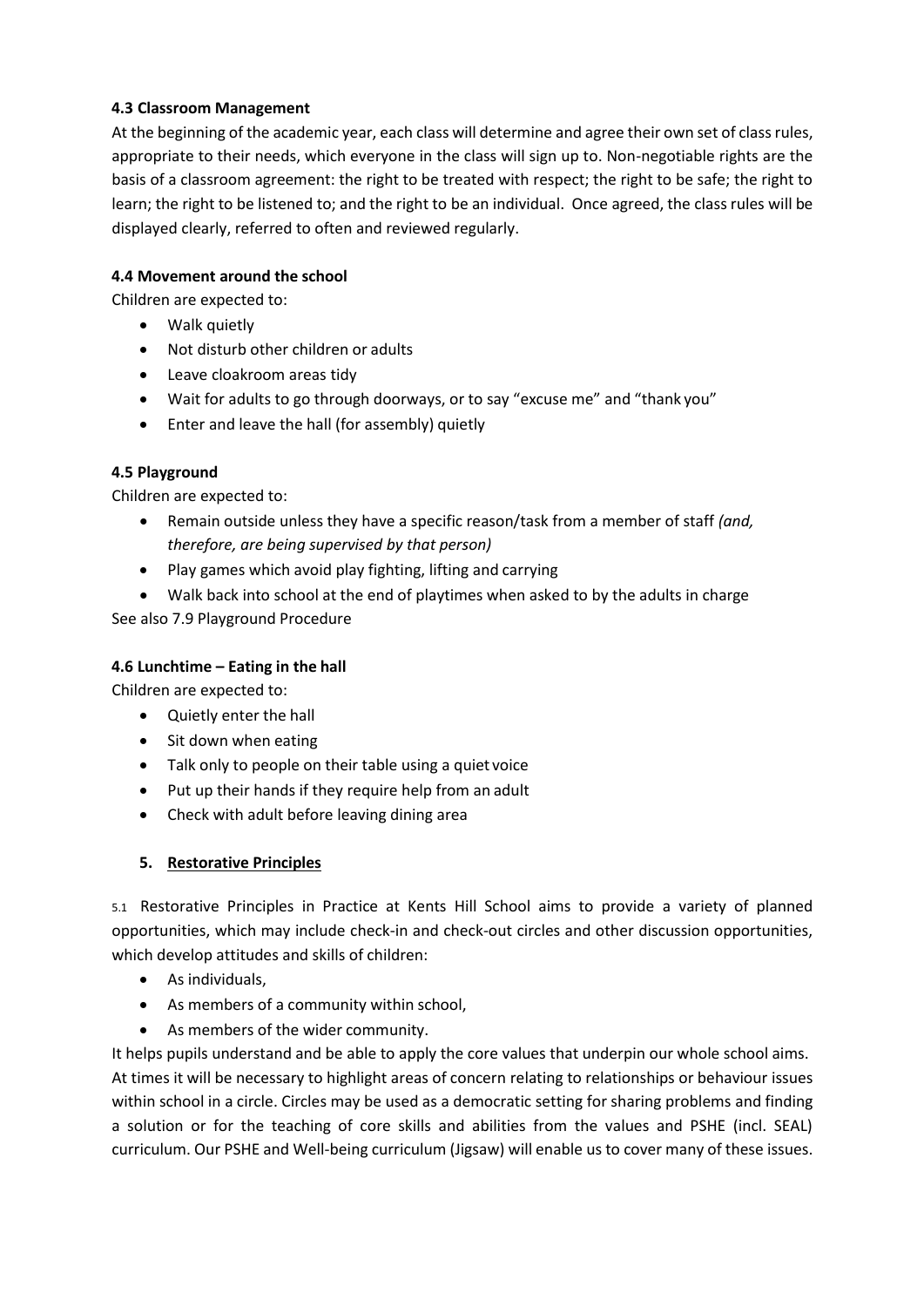### **6. Rewards**

6.1We believe that learners should try hard, not because they are told to, but because they want to improve. However, we recognise that rewards have a motivational role. They can help children to see and understand what good behaviour looks like and understand that it is valued. We focus on rewards to reinforce good behaviour, rather than sanctions to emphasise failures. Rewards are earned by maintaining high standards and also through noteworthy achievements.

6.2 A range of rewards, including formal and informal incentives, is used to recognise and celebrate achievement and good behaviour in order to raise self-esteem. These are explicit to the children through our Learning and Behaviour Levels which are displayed in every classroom and throughout the school. The range of rewards include:

6.2.1Informal Rewards are used to give children immediate praise and may include:

- Verbal praise. This should always identify the particular behaviour or reason for giving it, e.g. 'I'm really pleased that you have shared the Lego with John.' 'I like the way that you......' 'Thank you for ……'
- Stickers.
- Stamps in children's books with a written reason for the success.
- Showing learning to other staff members, including the Headteacher.
- Talking to parents about achievements.
- A smile or thumbs up.
- Collecting marbles in a jar as a class.
- Table points.
- Special effort certificates

6.3.1Formal Rewards include:

- Whole class reward time
- Star of the week
- AB points
- Cupcakes and milkshake with the Headteacher

### **6.4Reward Time**

The class will agree beforehand what their reward will be. It may include sports, cinema, games, or an extra playtime. The class must earn their Reward Time. Reception need to earn 5 tokens and KS1 earn 15. When they reach 20 minutes they can choose to cash in their reward, or save it and build up a longer session. The class can only cash in or save their Reward Time in blocks of 20 minutes. (The amount of time may differ for different year groups across the school.)

At the start of every Reward Time session adults will remind children that they have earned this time for showing Brilliant Behaviour as a class team.

### **6.5Wow Points**

- Each child in the school will have their own \*Above and Beyond\* card on which they accumulate AB points, in the form of small stickers, stamps or the initials of a member of a staff.
- AB points are awarded for good behaviour, politeness, caring for others, good learning, extra effort, perseverance etc. They should be awarded for when a child goes 'above and beyond' the expected level of behaviour.
- Children work towards three distinct targets: 20 AB points earns a Bronze Award, 40 AB points earns a Silver Award, and 60 AB points earns a Gold Award.
- Children should aim to earn a new award every term.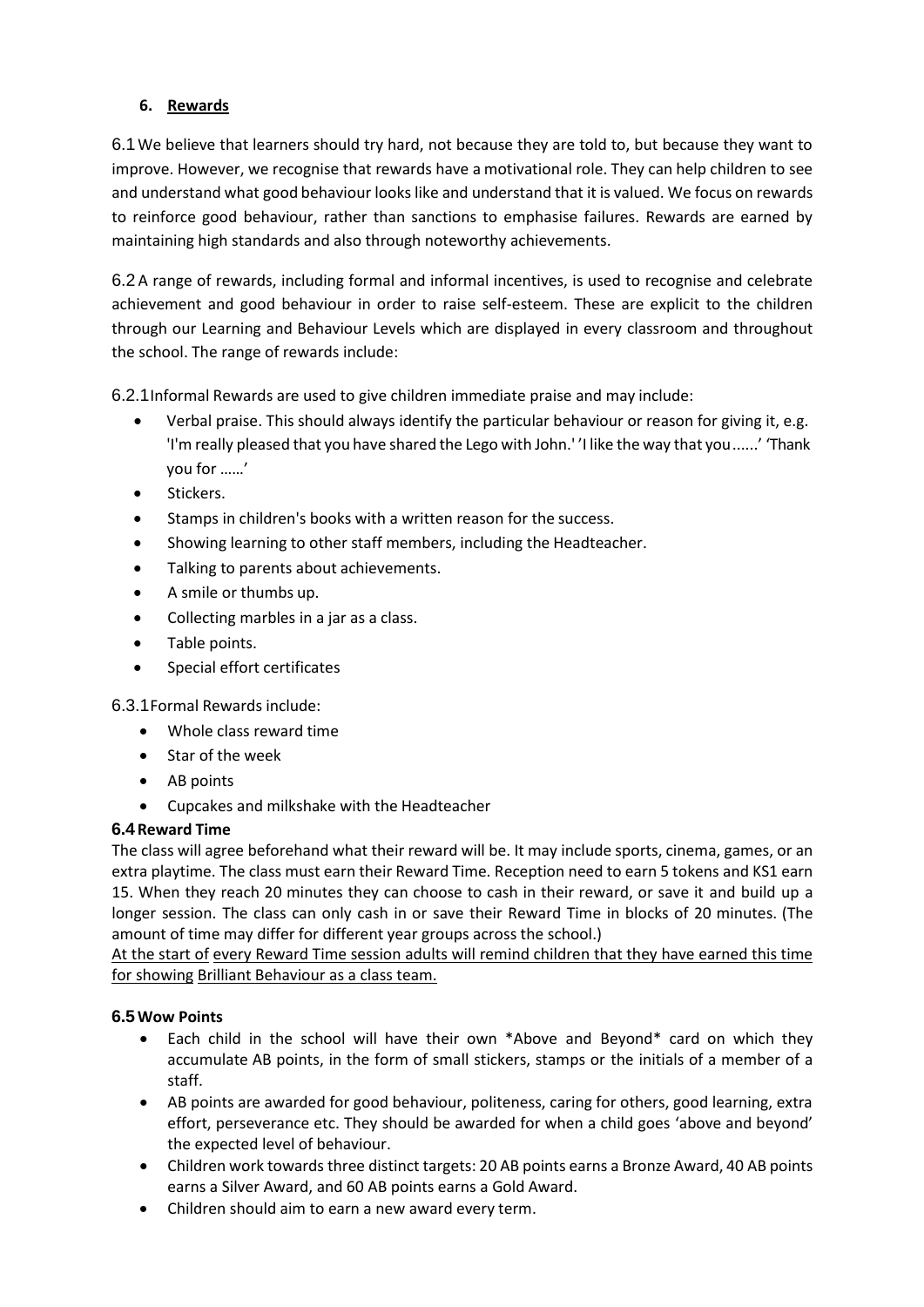### **7. Managing Behaviour/Sanctions**

7.1 At Kents Hill School, we aim to teach children that their behaviour is their choice. Children need to know and understand that consequences follow inappropriate and irresponsible behaviour. They need to be taught that they are responsible for their own actions and therefore have to accept the consequences of their actions and apologise and make amends for any misbehaviour (or 'fix' the situation). Children are required to make amends appropriately for example; drop litter – pick it up; run in school – go back and walk.

7.2 Most instances of poor behaviour are usually minor and can be dealt with through minor sanctions. These may include non-verbal communications ("the look") or words to remind children of the rules, e.g. "John, you are choosing to talk when it's not your turn. Choose to listen or choose to have a time out." It is important that the sanction is not out of proportion to the offence.

7.3 The school avoids punishing a whole group of children for the actions of a single child. This does rely on the single child taking responsibility and owning up to their actions.

7.4 It is essential that parents are informed as soon as it is felt there are regular issues that are affecting the child's learning, their own safety or the safety of other children. Parents should be included in the planning of next steps.

7.5 Parents may be invited into school (or receive a telephone call) to discuss the issue. This will be recorded in order that each party understands what has happened clearly, and have an agreed and documented plan to resolve the matter, both at home and at school.

7.6 When behaviour does not meet our high standards, we have a clear structure for managing unacceptable behaviour (see 7.7). This is linked directly to the flowchart in 7.2. At every stage the impact of behaviour on others must be considered.

### **7.7 Attitude for Learning Levels**

As a school, we believe that it is crucial that children understand what behaviour is expected, and what going beyond the expected looks like. We also believe that children should understand the consequences of choosing not to meet these expectations. The expectations are displayed around school and are referred to by all staff.

7.7.1 These levels are aimed to provide consistency and clarity (for staff, children and parents). However, we recognise that identified children (with specific needs) may be working towards individualised behaviour targets and these must be taken into account. The overall aim of the targets (and additional support) is to enable every child to meet our high expectations.

7.7.2 All children's names are on the middle section of the chart at the start of the day; indicating expected behaviour and being ready to learn. If a child behaves inappropriately they are warned about their behaviour, and the teacher will use the phrase 'This is a polite reminder'. If the behaviour continues after this has been given, then the child's name is moved to Cool Down and the appropriate sanction is given (see chart below). For any further inappropriate behaviour the child's name is moved to Reflection. The appropriate sanction is then issued.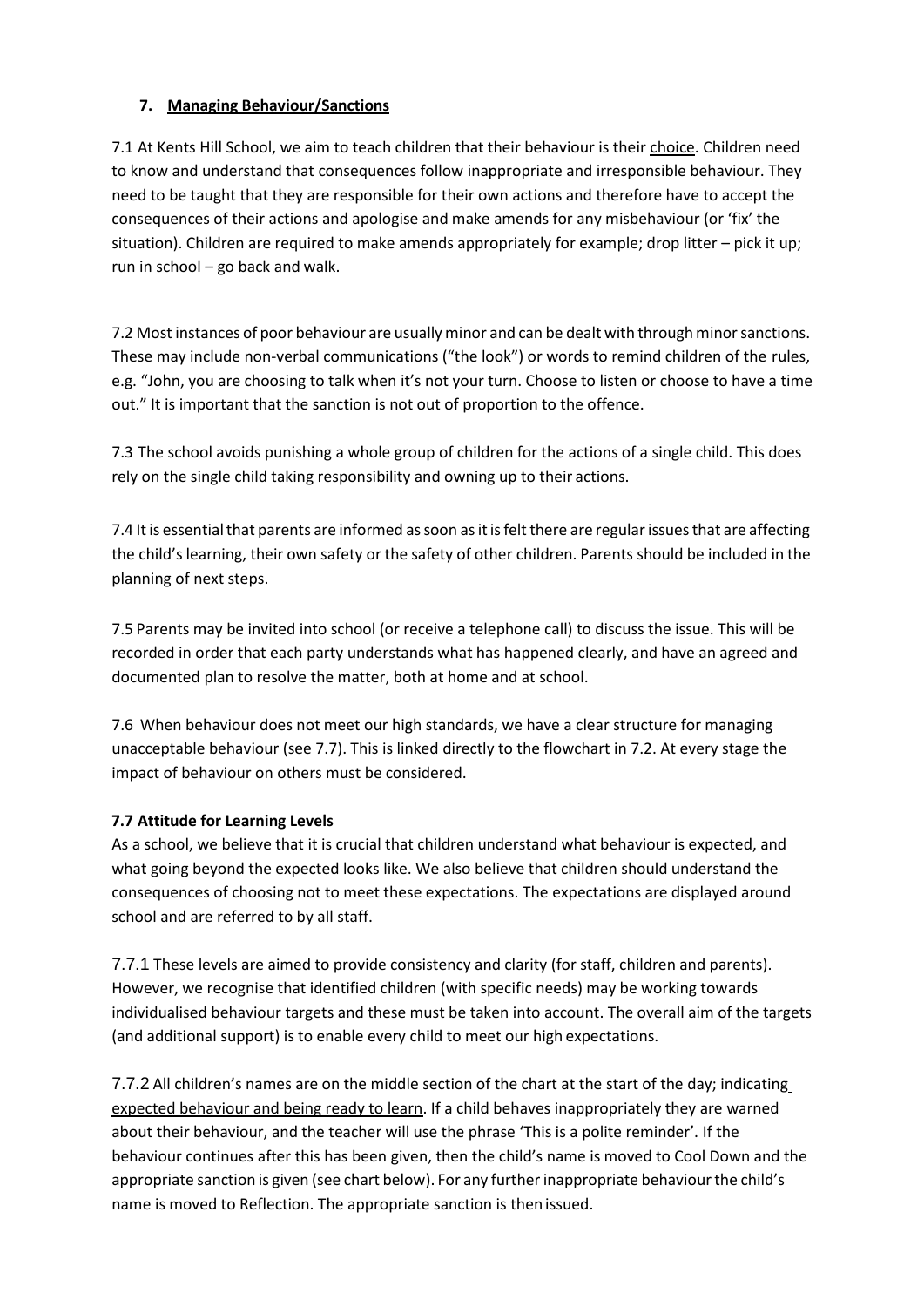

This will be known as the **Ladder to Success** (vertical for KS1) and the **Road to Success** (horizontal for Reception).

- 1. All children's names begin in middle on 'Ready to Learn'
- 2. On **first** inappropriate behaviour a 'Polite Reminder' is given which will encourage child to return to learning
- 3. If behaviour does not improve or intensifies, disturbing others, then this will be a **second** occasion, then the child's name will be moved downwards onto 'Cool Down'. Adult will then talk to the child directly and discuss the way in which the child will hopefully restore their learning attitude.
- 4. If this continues, then it will be a **third** occurrence and this comes with greater consequences. The child's name will be moved to 'Reflection', and with a timer, go to another teacher's area and reflect on their behaviour and why it is not acceptable or appropriate.
- 5. The child's name will not stay on the Reflection overnight, and can move back to 'Ready to Learn' if appropriate changes have been made.
- 6. If this was to happen again in one day, then the child will be taken to Headteacher and spend some time reflecting again before returning to class.
- 7. If there are two days in a week where the child has visited the Headteacher, parents will be invited to discuss this behaviour with Phase Leader.
- 8. In extreme circumstances, the discussion may be with the Headteacher also.
	- a. If a child who is on 'Ready to Learn' either shows super behaviour, fantastic attitude for learning, is kind to others or produces an amazing piece of work, they can become a 'Kents Hill Role Model' and their name will be moved upwards.
	- b. From then on, if they behave in a manner or produce learning that is above expectations, then they have performed/behaved 'above and beyond' anything that might have been expected. This includes using initiative, creating independent learning, supporting or helping peers or recommendations from other staff.
	- c. The children that move onto Above and Beyond will receive an AB point which will be collected on individual cards. This information will be transferred to Bronze, Silver or Gold certificates presented in Friday assembly.
	- d. In a situation where the child has been AB in learning time makes poor choices in playtime or lunchtime, then they will be removed from that level to 'Cool Down'. If that behaviour has improved by the end of the break time, then they will be placed on 'Ready to Learn' for the next session.

In addition to AB points and Pupil of the week, we will be promoting Kindness as part of our Jigsaw PSHE curriculum and one child per class, per week will receive a Being Kind certificate in Friday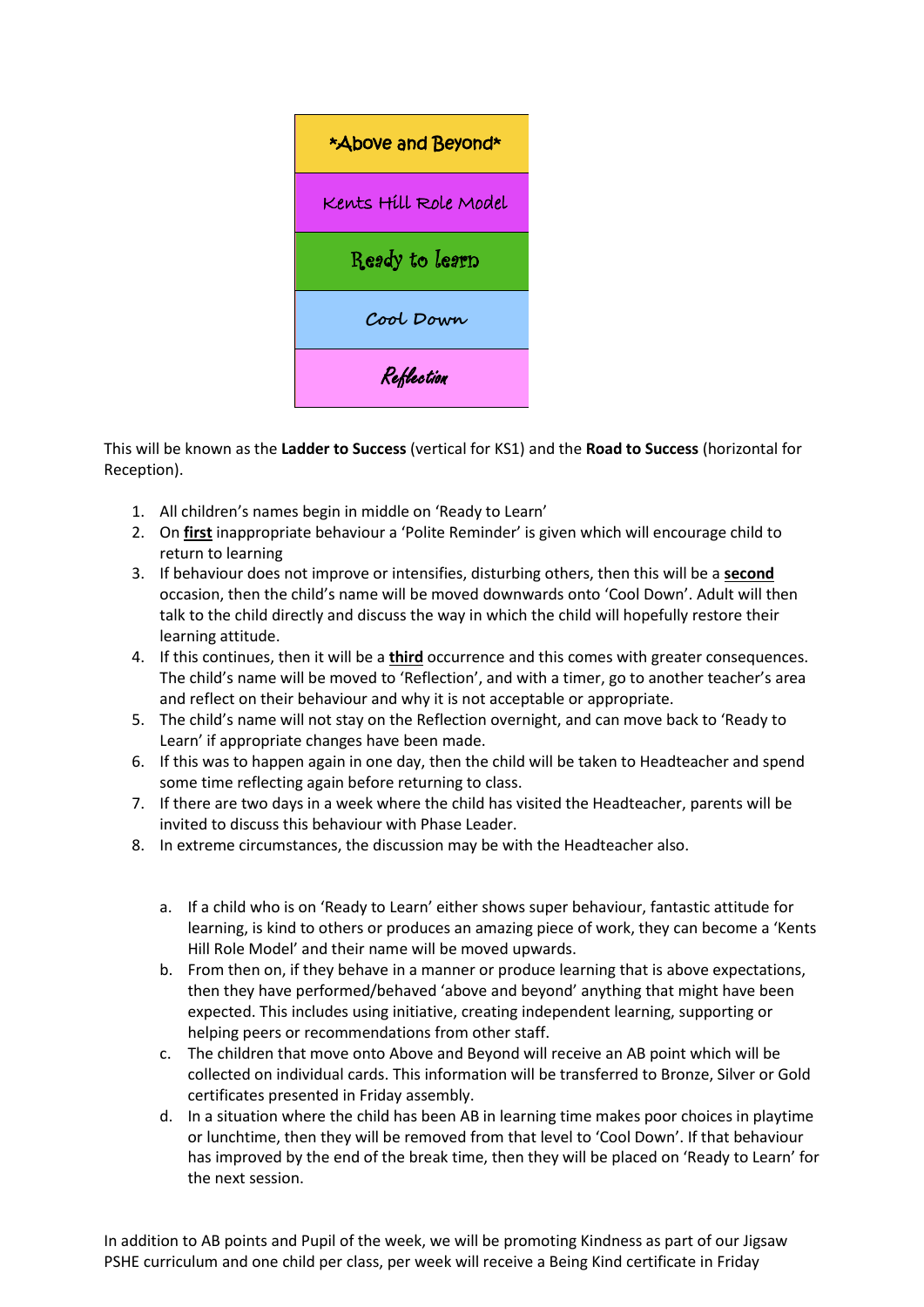assembly. Decision to include input from any staff who may have seen this type of behaviour. Behaviour Levels show examples of behaviour and also what children will receive for choosing to show that behaviour.

| We can show<br><b>ABOVE AND</b><br><b>BEYOND</b><br>learning<br>behaviour<br>We can show we are<br><b>READY TO LEARN</b>            | by<br>consistently showing<br>expected behaviour<br>being a good role model<br>doing our very best<br>being absorbed with our<br>$\bullet$<br>learning<br>by<br>listening carefully<br>being polite<br>$\bullet$<br>trying hard<br>telling the truth<br>$\bullet$ | we may get<br>to have cupcakes and milkshake with<br>the Headteacher<br>our name on the AB wall<br>an AB point<br>$\bullet$<br>a "well done" from an adult<br>our learning shared with the<br>$\bullet$<br>Headteacher<br>we may get<br>a sticker<br>a "well done" from an adult<br>a smile or a thumbs up<br>$\bullet$<br>the feeling of being successful<br>$\bullet$ |
|-------------------------------------------------------------------------------------------------------------------------------------|-------------------------------------------------------------------------------------------------------------------------------------------------------------------------------------------------------------------------------------------------------------------|-------------------------------------------------------------------------------------------------------------------------------------------------------------------------------------------------------------------------------------------------------------------------------------------------------------------------------------------------------------------------|
| <b>Polite Reminder</b><br>If we <b>choose</b> to<br>do something<br>"silly"                                                         | like<br>not listening<br>$\bullet$<br>calling out<br>٠<br>talking when someone else is<br>talking<br>pushing in the line<br>making silly voices<br>$\bullet$                                                                                                      | we can expect<br>to be spoken to by an adult<br>to be reminded of the rules<br>to miss out on praise<br>not to be chosen for a special job                                                                                                                                                                                                                              |
| <b>COOL DOWN</b><br>If we <b>choose</b> to<br>keep doing the<br>same thing or do<br>something a bit<br>more serious                 | like<br>not learning<br>$\bullet$<br>playing rough<br>answering back<br>using inappropriate words<br>$\bullet$                                                                                                                                                    | we can expect<br>to apologise<br>to have a chat with our teacher<br>to walk around with an adult if<br>outside learning on the<br>playground                                                                                                                                                                                                                            |
| <b>REFLECTING</b><br>If we choose to<br>keep doing the<br>same thing or do<br>something really<br>serious                           | like<br>hurting someone on purpose<br>$\bullet$<br>throwing something<br>being rude<br>breaking something on<br>$\bullet$<br>purpose<br>not following instructions                                                                                                | we can expect<br>to be moved to a different area with<br>a timer<br>to miss some of our playtime<br>our parents to be told by our<br>teacher                                                                                                                                                                                                                            |
| 2 <sup>nd</sup> TIME IN A<br><b>WEEK</b><br>If we <b>choose</b> to<br>keep doing the<br>same thing or do<br>something even<br>worse | we can expect<br>to miss out on praise and motivational rewards<br>to miss out on playtime and lunchtime<br>our parents to be spoken to by the Phase Leader (or in some cases Headteacher)                                                                        |                                                                                                                                                                                                                                                                                                                                                                         |
| <b>Recurrent</b><br>behaviour issues                                                                                                | Meeting between Parents and Headteacher to discuss issue and steps to be taken<br>$\bullet$<br>to support child and/or family, to improve situation<br>Meeting to be recorded to show all parties' input and next steps                                           |                                                                                                                                                                                                                                                                                                                                                                         |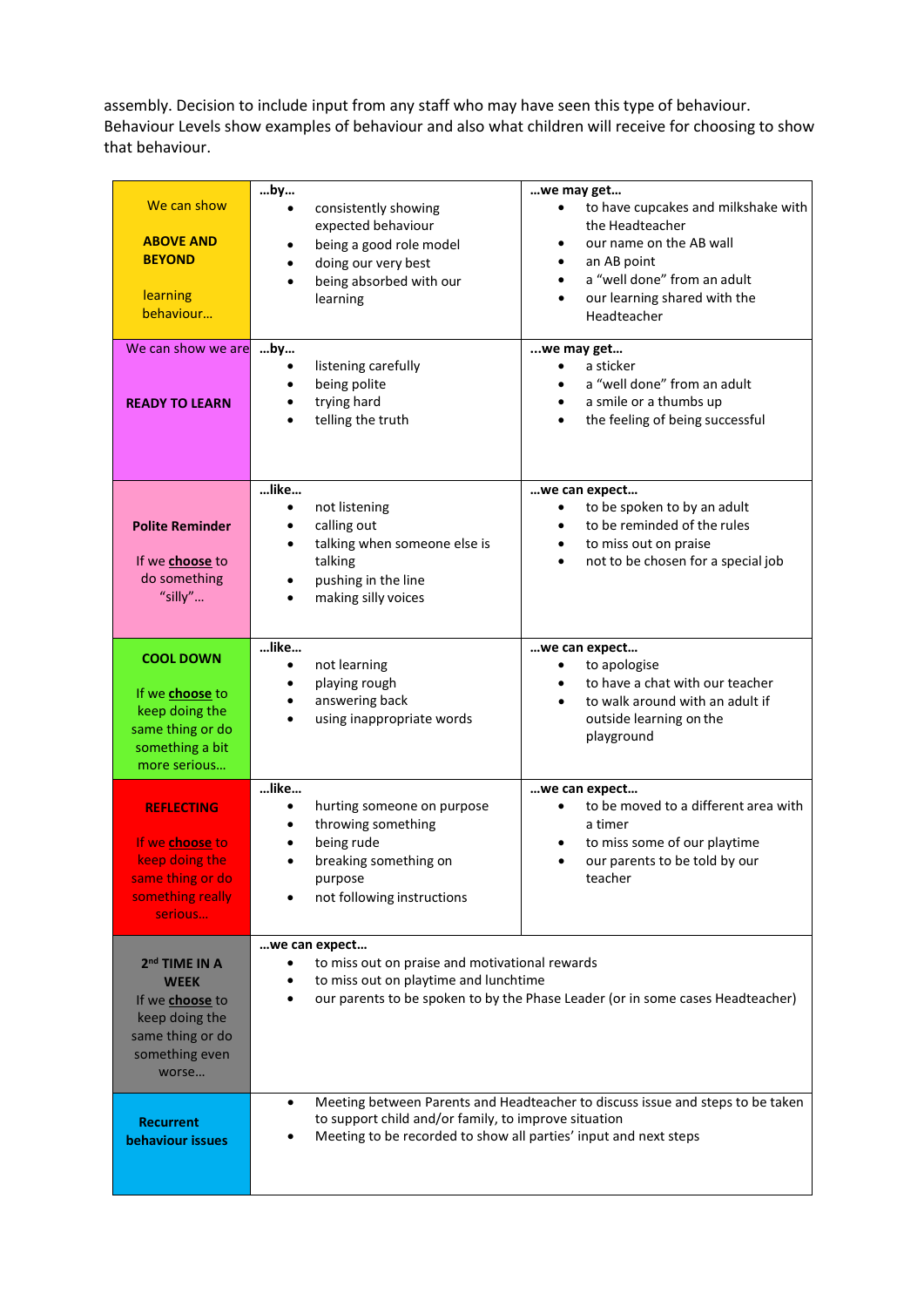### **7.8 Fighting and fighting back**

Fighting back is not sanctioned at Kents Hill School. Children are encouraged to seek immediate help from an adult in school. Fighting, including play-fighting, is also not acceptable; this is made clear to children. Any child caught fighting will be sent to the Headteacher for time out (or the Phase Leaders if the Headteacher is unavailable) with a full explanation of what has happened from the adult who has brought the child. This behaviour will be written in Key Stage Behaviour book, one for KS1 and one for Reception, in order to have written and dated evidence (if required) should there be patterns emerging. The Headteacher will decide on the consequence, inform the class teacher and then will contact the parents if required.

### **7.9 Playground Procedure**

In the playground a wider range of behaviour becomes acceptable as the children need to run, shout and generally let off steam in a way which may not be appropriate in a classroom situation. However, children are encouraged to continue to show self-discipline, be courteous, and have consideration for the personal safety and feelings of others. It is the responsibility of the staff on playground duty to supervise the children in the playground and to monitor behaviour. Any problems are dealt with as they occur and the child's teacher is informed of any particular behaviour that is causing concern.

During the lunch break the staff on duty take responsibility for the children with the Headteacher, Phase Leader or other member of team on call.

Children are allowed access to toilet facilities at break times but they are encouraged to use these before going outside. As a general rule, children are expected to be outside during playtimes and lunch breaks. They are discouraged from coming in and out of the school during these times and at most should only be in the toilet area or en route to the Medical Room.

If children are becoming too boisterous **outside on the playground** (but not in learning) and a sanction is required a consequence system to complement the one followed in the classroom. A 'Polite Reminder' may be given and the child is given an opportunity to discuss what was wrong with their behaviour, what they need to do to prevent a recurrence and what the consequence will be for persistent offence. The consequences are as follows:

- First incident Sit on the playground wall for a specified time to observe appropriate playing.
- **Second incident** Hold an adult's hand or walk alongside an adult for a specified time. Adult should let the child know that, if the inappropriate behaviour continues, their teacher will be informed
- **Third incident** Send for class teacher's assistance (break time) or SLT member (lunch time) who will speak to the child, reminding them of the appropriate behaviour. The staff member on duty will decide whether it is appropriate and safe for the child to return to the playground on that occasion. The class teacher should be informed during lunchtime. It will then be the class teacher's responsibility to decide on the appropriate consequence. If it has escalated to the third time and their name is on AB in the classroom, it will be moved onto Ready to learn for the restart of the session. This behaviour will be recorded in the Behaviour Book.

\*\*Adults on duty need to be aware that some children may need the opportunity to calm down for a short period, before they are ready to calmly explain what has happened.

Parents of children who persistently disrupt break and lunchtimes are contacted to inform them and seek their support; also to alert them of the possibility of their child being sent home for lunch for a period of time unless their child's behaviour improves.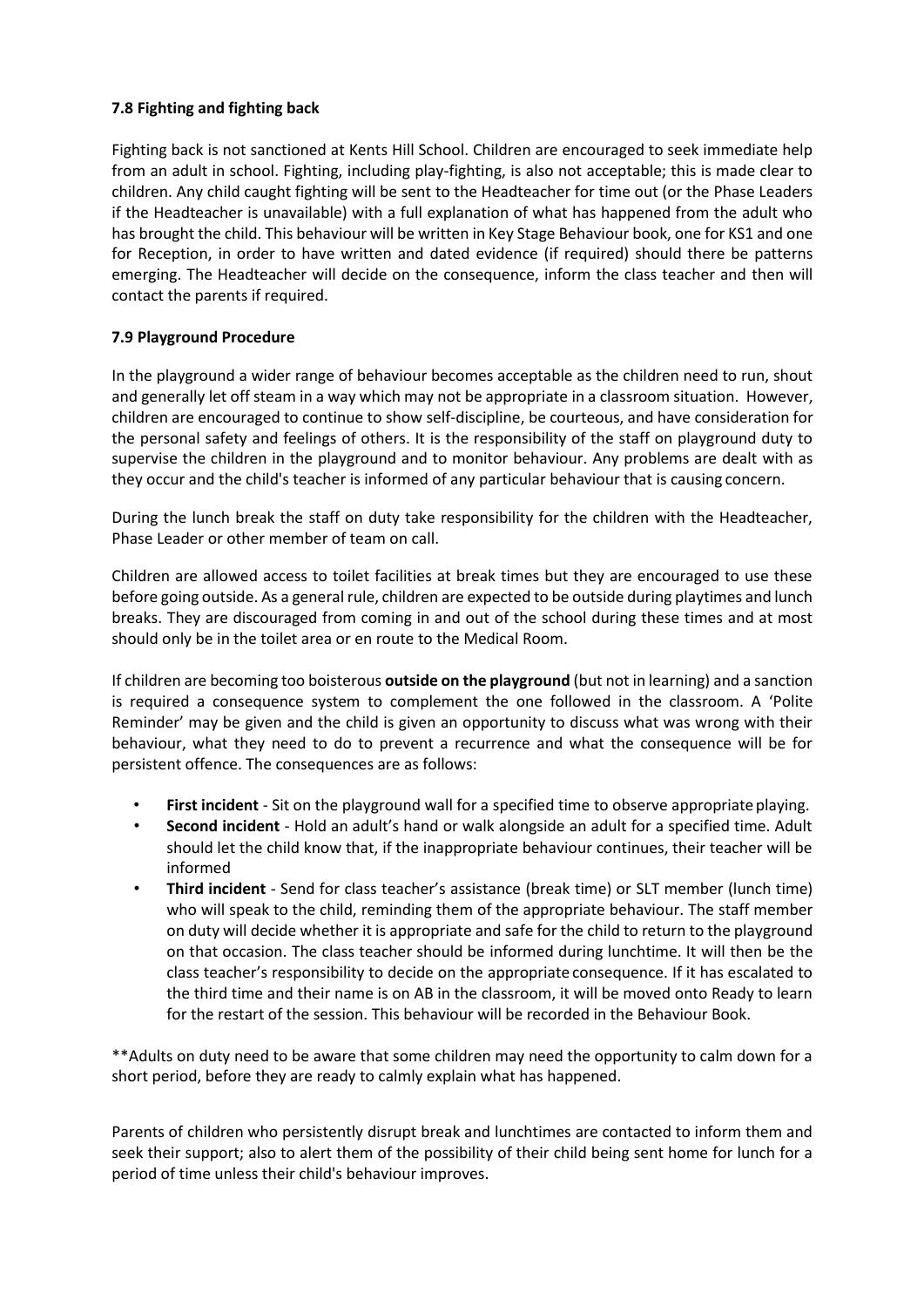### **8. Procedures for dealing with behaviour of a serious nature**

8.1Staff must be aware that behaviour of a serious nature may be reactionary to the circumstances. The consequence given must take this into account.

8.2 In cases of extreme violence, immediate withdrawal will occur – this is where the child is putting himself/herself in danger, compromising the safety of other children and/or the staff working with them or using inappropriate language. The procedure should be asfollows:

- Withdrawal from classfor the rest of the day this may be to a time-out table suitably situated in a supervised area away from peers. Learning tasks can be carried out here. The classteacher will need to provide suitable work.
- Telephone call or letter to parents asking for a meeting with the class teacher. For children who persistently misbehave a further meeting will be held between the parents, class teacher, Headteacher and SENCO.
- The purpose of the meeting is to:
	- 1. Outline the behaviour which is being exhibited
	- 2. Record the frequency of the behaviour (x times per week)
	- 3. Outline the strategies that will be implemented to support the child
	- 4. Devise the success criteria
	- 5. Set a target date (6 weeks later)
	- 6. Agree any external advice
- Children who persistently misbehave will be considered forspecial educational needs support once the primary cause of their misbehaviour has been identified. They *may* then require an **Additional Needs Plan** with specific targets to address their needs. The Inclusion policy will outline in detail the procedure to follow in such cases to ensure consistency.
- If another child or member of staff is injured as a result of severe behaviour or extreme violence is recurring, then fixed term exclusion procedures are implemented in line with DfE guidance. Only the Headteacher is able to make this decision. The governing body is informed of any exclusion.

# **9. Formal fixed-term and permanent exclusions**

9.1 If a child seriously breaches the school's behaviour policy and they could seriously harm the education or welfare of themselves or others, the Headteacher may take the decision to exclude for a fixed period. If this decision is taken, learning will be set for the child to complete at home.

9.2 Following fixed-term exclusion the child and parents meet the Headteacher to discuss the child's Re-integration to school. If appropriate, an individual behaviour plan will be drawn up for the child. It may be necessary to create a Risk assessment regarding the child's behaviour, to minimize potential risk to the child, other pupils and staff. This will be communicated to all staff.

9.3 For cases of continued serious, unacceptable behaviour, or a significant incident, consideration will be given to starting the process of permanent exclusion from the school.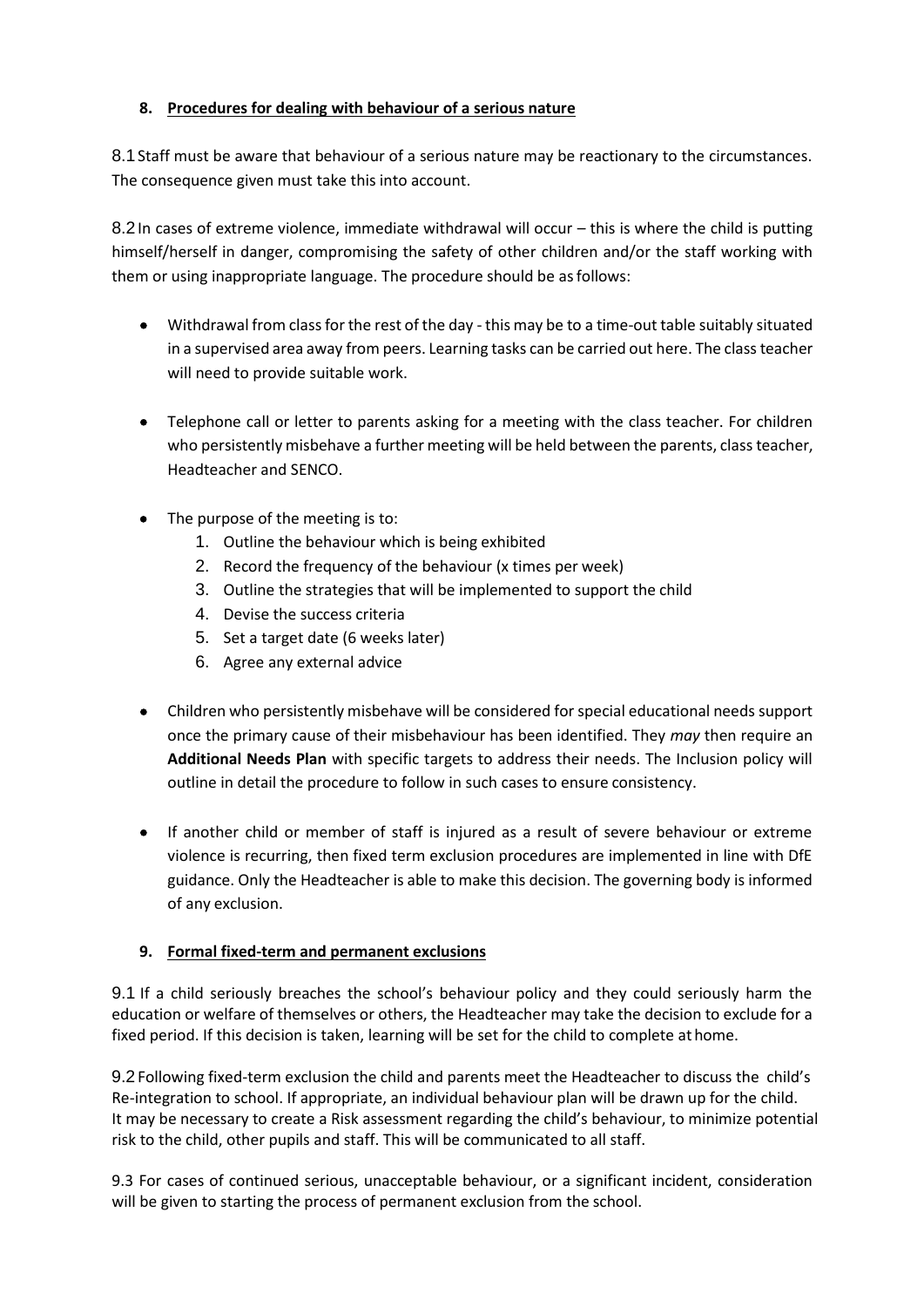9.4 The head teacher must without delay notify the governing body and the local authority of a permanent exclusion.

### **10. Use of Reasonable Force Guidance**

10.1 This is non-statutory advice from the Department for Education. It is intended to provide clarification on the use of force to help school staff feel more confident about using this power when they feel it is necessary and to make clear the responsibilities of head teachers and governing bodies in respect of this power.

10.2 This advice replaces "The use of force to control and restrain pupils – Guidance for schools in England".

### **10.3 What legislation does this guidance relate to?**

Education Act 1996 and Education and Inspections Act 2006. Use of reasonable force; Advice for Headteachers, staff and Governing Bodies 2013

### **10.4 Who is this advice for?**

This advice is aimed at governing bodies, head teachers and school staff in all schools. "All schools" include Academies, Free Schools, independent schools and all types of maintained schools.

### **10.5 Key points:**

- School staff have a legal power to use force and lawful use of the power will provide a defence to any related criminal prosecution or other legal action.
- Suspension should not be an automatic response when a member of staff has been accused of using excessive force.
- Senior school leaders should support their staff when they use this power.

### **10.6 What is reasonable force?**

1) The term 'reasonable force' covers the broad range of actions used by most teachers at some point in their career that involve a degree of physical contact with pupils.

2) Force is usually used either to control or restrain. This can range from guiding a pupil to safety by the arm through to more extreme circumstances such as breaking up a fight or where a student needs to be restrained to prevent violence or injury.

3) 'Reasonable in the circumstances' means using no more force than is *needed*.

4) As mentioned above, schools generally use force to control pupils and to restrain them. Control means either passive physical contact, such as standing between pupils or blocking a pupil's path, or active physical contact such as leading a pupil by the arm out of a classroom.

5)Restraint means to hold back physically or to bring a pupil under control. It is typically used in more extreme circumstances, for example when two pupils are fighting and refuse to separate without physical intervention.

6) School staff should always try to avoid acting in a way that might cause injury, but in extreme cases it may not always be possible to avoid injuring the pupil.

# **10.7 Who can use reasonable force?**

1) **All** members of school staff have a legal power to use reasonable force. (Section 93, Education and Inspections Act 2006).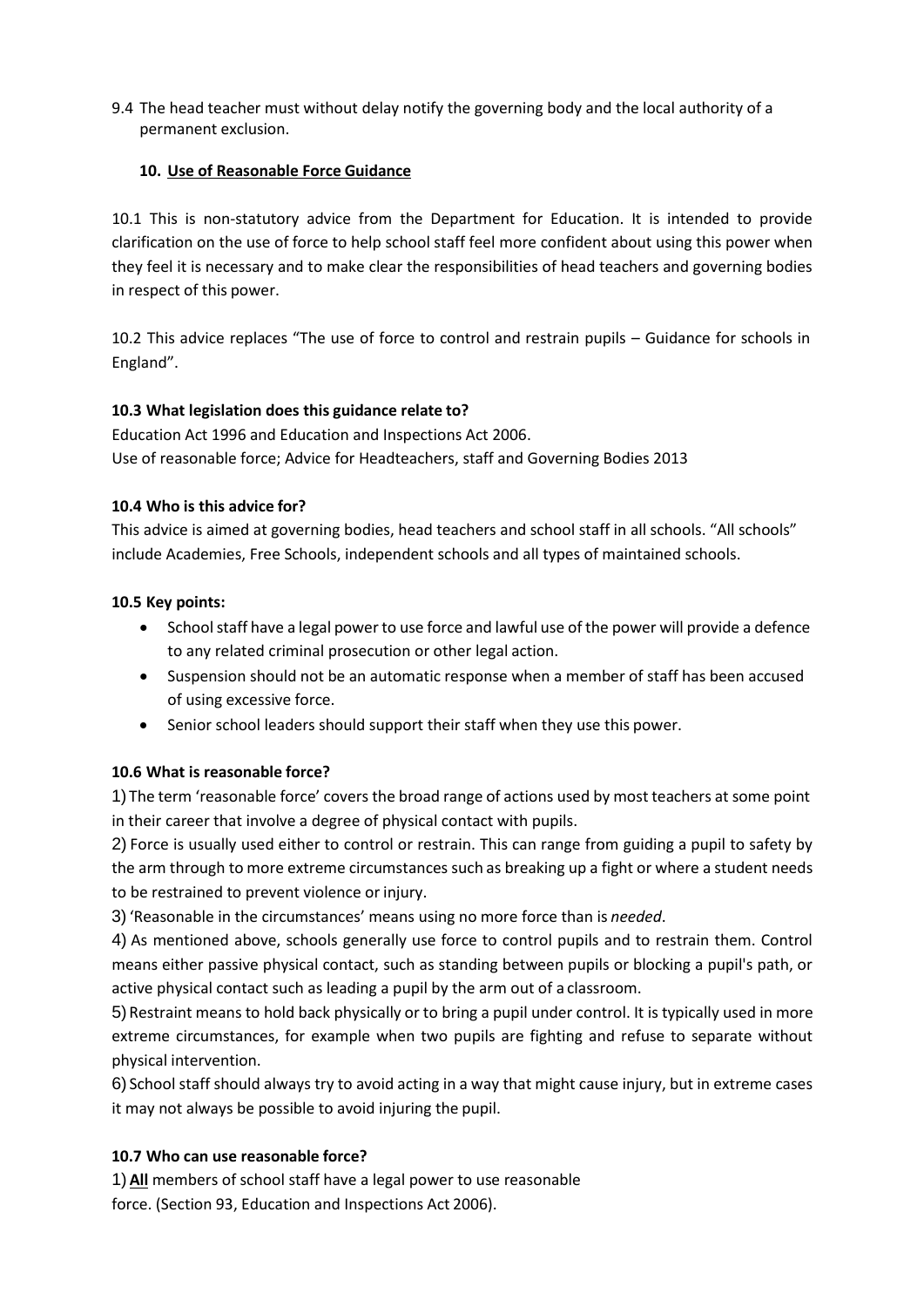2) This power applies to any member of staff at the school. It can also apply to people whom the Headteacher has temporarily put in charge of pupils such as unpaid volunteers or parents accompanying students on a school organised visit.

### **10.8 When can reasonable force be used?**

1) Reasonable force can be used to prevent pupils from hurting themselves or others, from damaging property or from causing disorder.

2) In a school, force is used for two main purposes – to control pupils or to restrain them.

3) The decision on whether or not to physically intervene is down to the professional judgement of the staff member concerned and should always depend on the individual circumstances.

4) The following list is not exhaustive but provides some examples of situations where reasonable force can and cannot be used.

### **10.9 Schools can use reasonable force to:**

- remove disruptive children from the classroom where they have refused to follow an instruction to do so;
- prevent a pupil behaving in a way that disrupts a school event or a school trip or visit;
- prevent a pupil leaving the classroom where allowing the pupil to leave would risk their safety or lead to behaviour that disrupts the behaviour of others;
- prevent a pupil from attacking a member of staff or another pupil, or to stop a fight in the playground; and
- restrain a pupil at risk of harming themselves through physical outbursts.

### **Schools cannot**:

use force as a punishment – it is always unlawful to use force as a punishment.

10.10 At Kents Hill School, several members of staff are trained in Team-Teach, which has the aim 'through risk and restraint reduction, to support teaching, learning and caring, by increasing staff confidence and competence, in responding to behaviours that challenge, whilst promoting and protecting positive relationships'.

10.11 "Team-Teach techniques seek to avoid injury to the service user, but it is possible that bruising or scratching may occur accidentally, and these are not to be seen necessarily as a failure of professional technique, but a regrettable and infrequent side effect of ensuring that the service user remains safe". (George Matthews - Director)

### **11. Record keeping**

There is provision within the school's ongoing system of record keeping to record comments about the children's general behaviour. However, if a child's behaviour needs monitoring or is causing concern, more detailed notes must be kept by the class teacher on the Pupil Behaviour form. These are essential if, at a later date, outside agencies become involved. Notesmade aboutspecific incidents or meetings with parents are also kept.

The Headteacher records incidents of a more serious nature in the Incident Book.